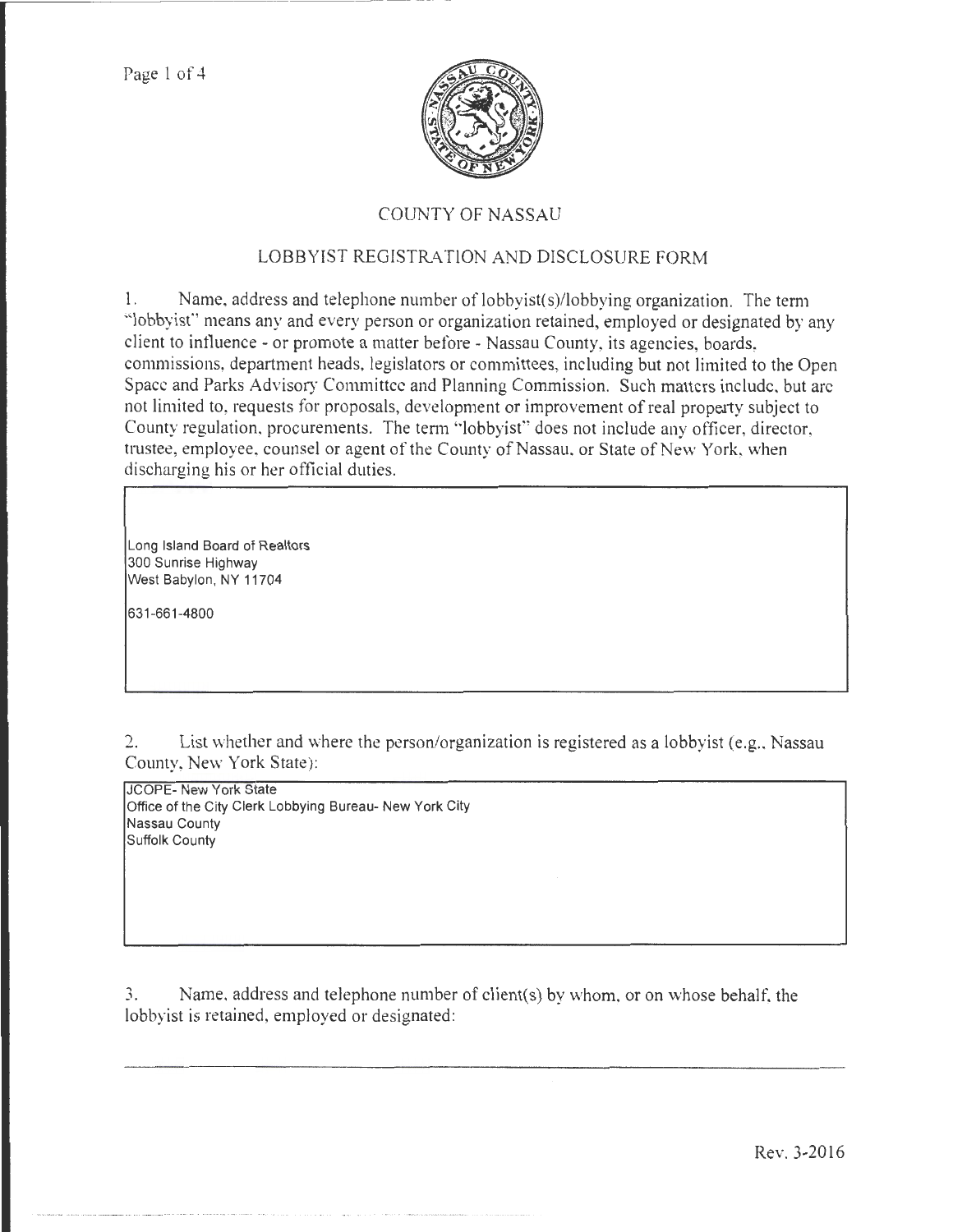Page 2 of 4

Long Island Board of Realtors 300 Sunrise Highway West Babylon, NY 11704

631-661-4800

Marlo Paventi Dilts Doreen Spagnuolo Cathleen Quinn Nolan

4. Describe lobbying activity conducted, or to be conducted, in Nassau County, and identify client(s) for each activity listed. See page 4 for a complete description of lobbying activities.

Real Estate Related Issues

5. The name of persons, organizations or governmental entities before whom the lobbyist expects to lobby:

New York State Governor and Legislature, Queens Borough President and NYC Council, Suffolk County Executive and Legislature, Nassau County Executive and Legislature, all Town Supervisors and councils through out Nassau and Suffolk counties, City of Long Beach Manager and council, City of Glen Cove Mayor and council and villages.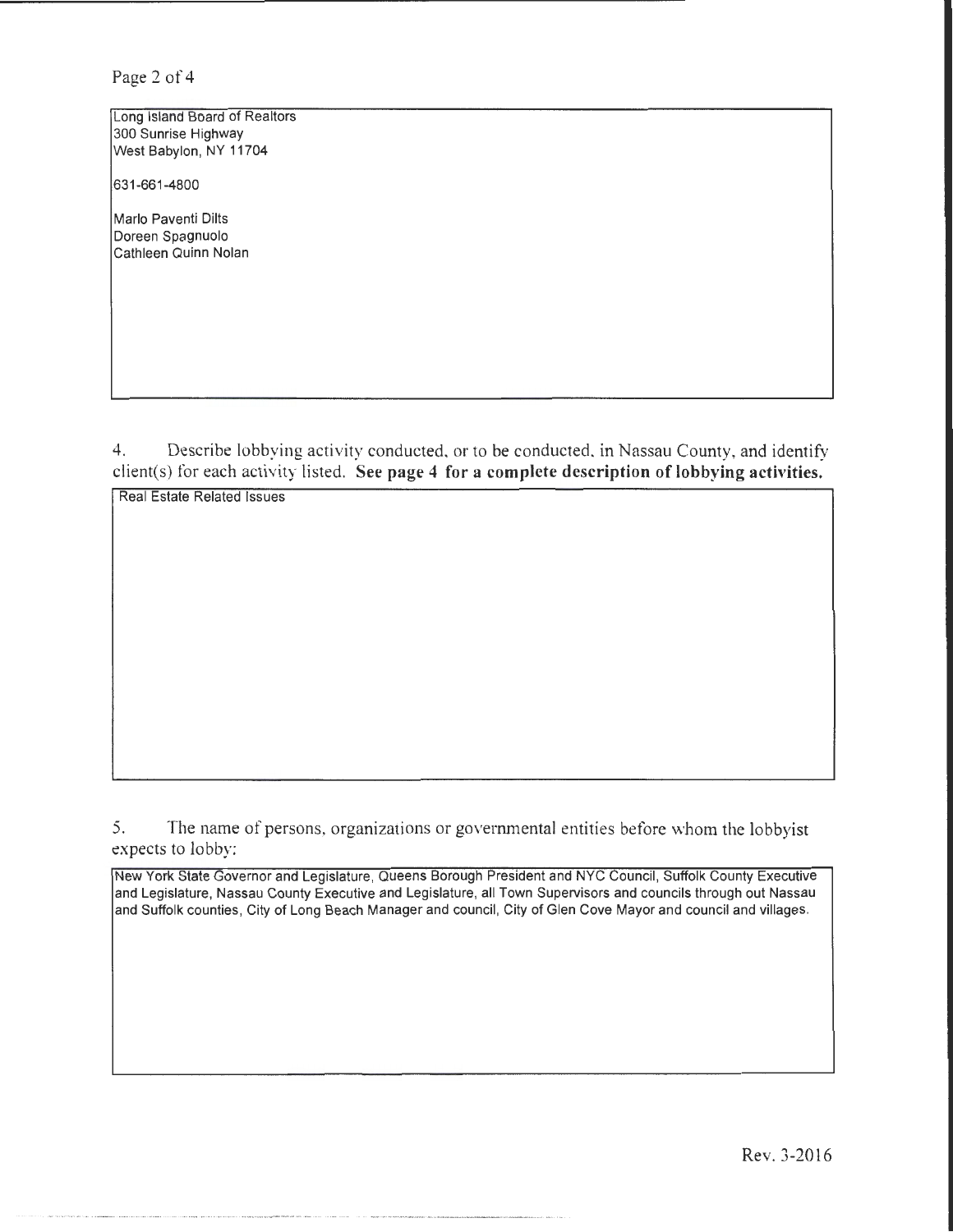## Page 3 of 4

6. If such lobbyist is retained or employed pursuant to a written agreement of retainer or employment, you must attach a copy of such document; and if agreement of retainer or employment is oral, attach a written statement of the substance thereof. If the written agreement of retainer or employment does not contain a signed authorization from the client by whom you have been authorized to lobby, separately attach such a written authorization from the client.

7. Within the previous year, has the lobbyist/lobbying organization or any of its corporate officers provided campaign contributions pursuant to the New York State Election Law to the campaign committees of any of the following Nassau County elected officials or to the campaign committees of any candidates for any of the following Nassau County elected offices: the County Executive, the County Clerk, the Comptroller, the District Attorney, or any County Legislator? If yes, to what campaign committee? If none, you must so state:

2018 LIBOR President, Charlotte Vander Waag's husband, Bob Vander Waag made the following personal campaig contributions in 2018 from his personal (not joint) account:

-Curran for Nassau: \$250.00 -Maureen O'connell for County Clerk: \$500.00 Citizens for Nicolello: \$500.00

......... \_\_\_\_\_\_\_\_\_\_\_\_ \_

I understand that copies of this form will be sent to the Nassau County Department of Information Technology ("IT") to be posted on the County's website.

I also understand that upon termination of retainer, employment or designation I must give written notice to the County Attorney within thirty (30) days of termination.

VERIFICATION: The undersigned affirms and so swears that he/she has read and understood the foregoing statements and they are, to his/her knowledge. true and accurate.

The undersigned further certifies and affirms that the contribution(s) to the campaign committees listed above were made freely and without duress. threat or any promise of a governmental benefit or in exchange for any benefit or remuneration.

Dated:  $\frac{3}{\beta}$ 

Signed:

Print Name:

Title: